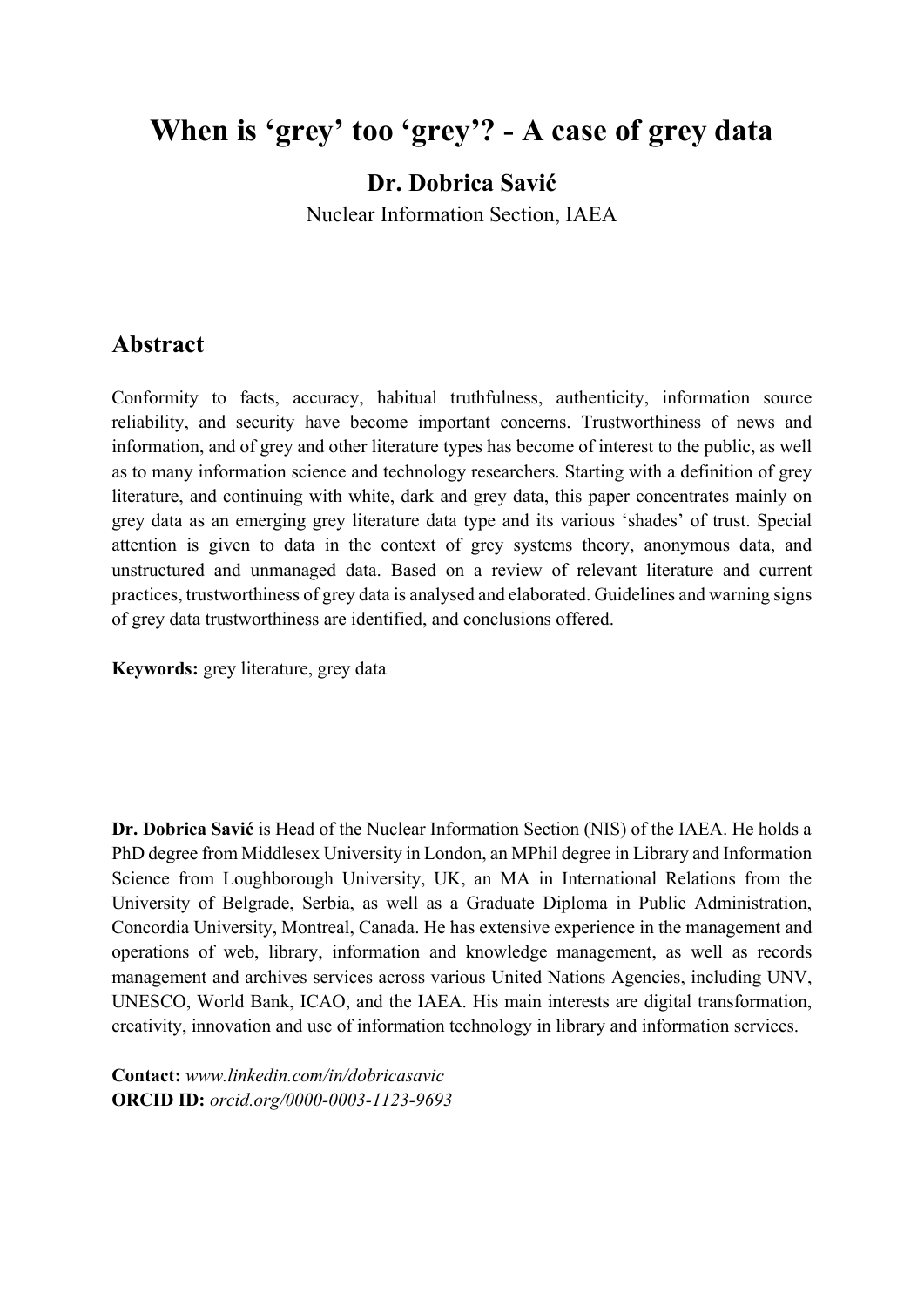## **Why are we concerned about the greying of grey data?**

Recent research by the European Broadcasting Union (EBU) on misinformation shows that only 59% of people in the European Union (EU) believe what they hear on the radio, 51% believe the television news, and only 47% believe what they read (Financial Times, 2018). Widespread fake news, misinformation, disinformation, spam emails, computer bots, botnets, web spiders, crawlers, and viruses erode our trust in the information and data we encounter in our daily lives, making trustworthiness a concern.

To further illustrate the concern of trustworthiness, consider that 269 billion emails are sent and received each day, of which 60% is spam. 56% of all internet traffic is from automated sources — hacking tools, scrapers and spammers, bots, and other malicious programs. Therefore, conformity to facts, accuracy, habitual truthfulness, authenticity, information source reliability, and security are of increasing importance.

Another factor impacting trust is the amount of data surrounding us. 2.5 exabytes of data are produced every day, the equivalent of 250,000 Libraries of Congress and 90% of all the data in the world that has been generated over the last two years. 13 million text messages are sent every minute, 4.4 million videos are watched on YouTube every

**Uncovering deception and estimating the veracity of information and data is difficult now and will be even more so in the future.**

minute and 1.7 megabytes of new information are created every second for each human being on the planet. Although the amount of information and data<sup>1</sup> around us is enormous, 99.5% of all data created is not currently being analysed and used. Still, we are hungry for information, as demonstrated by over 6.6 billion Google queries daily, 15% of which have never before been searched.

## **Grey literature**

Various definitions of grey literature exist. The 12th International Conference on Grey Literature (GL12), held in Prague in 2010, defined it as "manifold document types produced on all levels of government, academics, business and industry in print and electronic formats that are protected by intellectual property rights, of sufficient quality to be collected and preserved by library holdings or institutional repositories, but not controlled by commercial publishers, i. e., where publishing is not the primary activity of the producing body" ( Farace, D. and Schoepfel, J., 2010).

Adams (2016) adds another twist to the definition of grey literature by proposing to look at it from the perspective of traditional publishing, which includes a peer-review process. Accordingly, grey literature is regarded as "the diverse and heterogeneous body of material

 <sup>1</sup> Data is 'facts or figures from which conclusions can be drawn'. Information is 'data that have been recorded, classified, organized, related, or interpreted within a framework so that meaning emerges'. www.statcan.gc.ca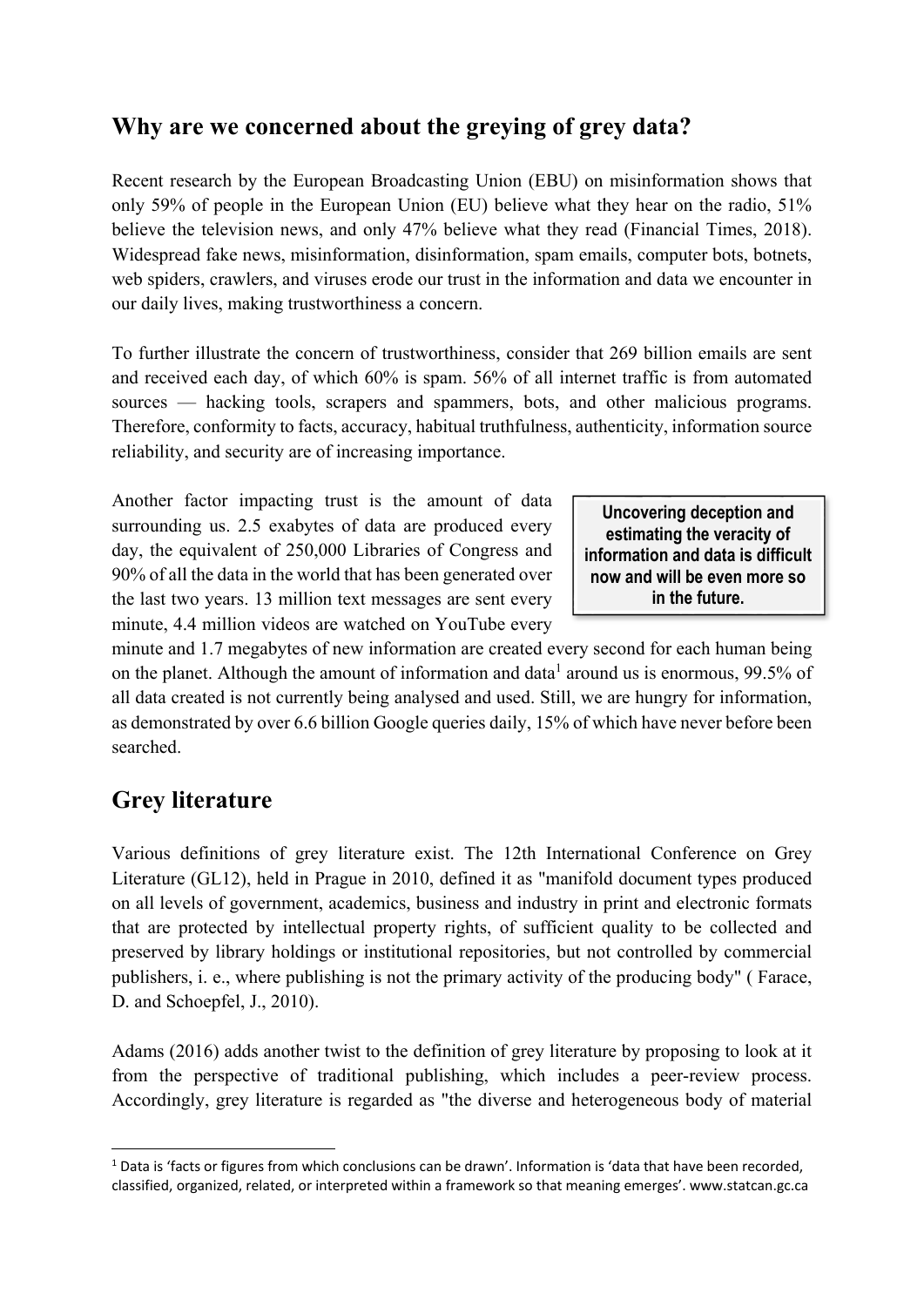that is made public outside, and not subject to traditional academic peer-review processes" (Adams at al., 2016).

The current definition faces some challenges, such as multiple types of originators — humans and machines — volume, and the speed of grey literature creation. It also faces the possibility of becoming obsolete due to its inability to differentiate between grey literature and other types of literature. Therefore, the following new definition was proposed: "*grey literature is any recorded, referable and sustainable data or information resource of current or future value, made publicly available without a traditional peer-review process"* (Savić, 2017).

This definition considers all major elements of the grey literature concept. Namely, long term preservation, sustainability, usability, and value, while acknowledging the lack of a traditional peer-review process for regular 'white' literature.

As Figure 1 shows, there are many types or forms of grey literature, although this paper mainly deals with grey data sets. The GreyNet website lists over 150 document types including databases, data sets, data sheets, data papers, satellite data, and product data.



Figure 1: Types of grey literature

There are many new sources of data, such as the Internet of Things (IoT), Machine to Machine communication (M2M), self-driven cars, robots, sensors, security systems, surveillance cameras, and many other systems or apps using AI and machine learning. The estimated number of currently connected electronic devices creating specific data varies by billions. Data produced by these devices is highly contextual and software dependent, making it hard to collect and process, and even harder to make sense of and preserve for future use.

#### **White data**

White data comes from the wider concept of 'white literature' (Jeffery, 2006), which is regarded as peer-reviewed and published literature, usually in the form of articles and books. It is often referred to, especially when talking about data, as open data. In other words, "freely available to everyone to use and republish as they wish, without restrictions from copyright, patents or other mechanisms of control" (Wikipedia).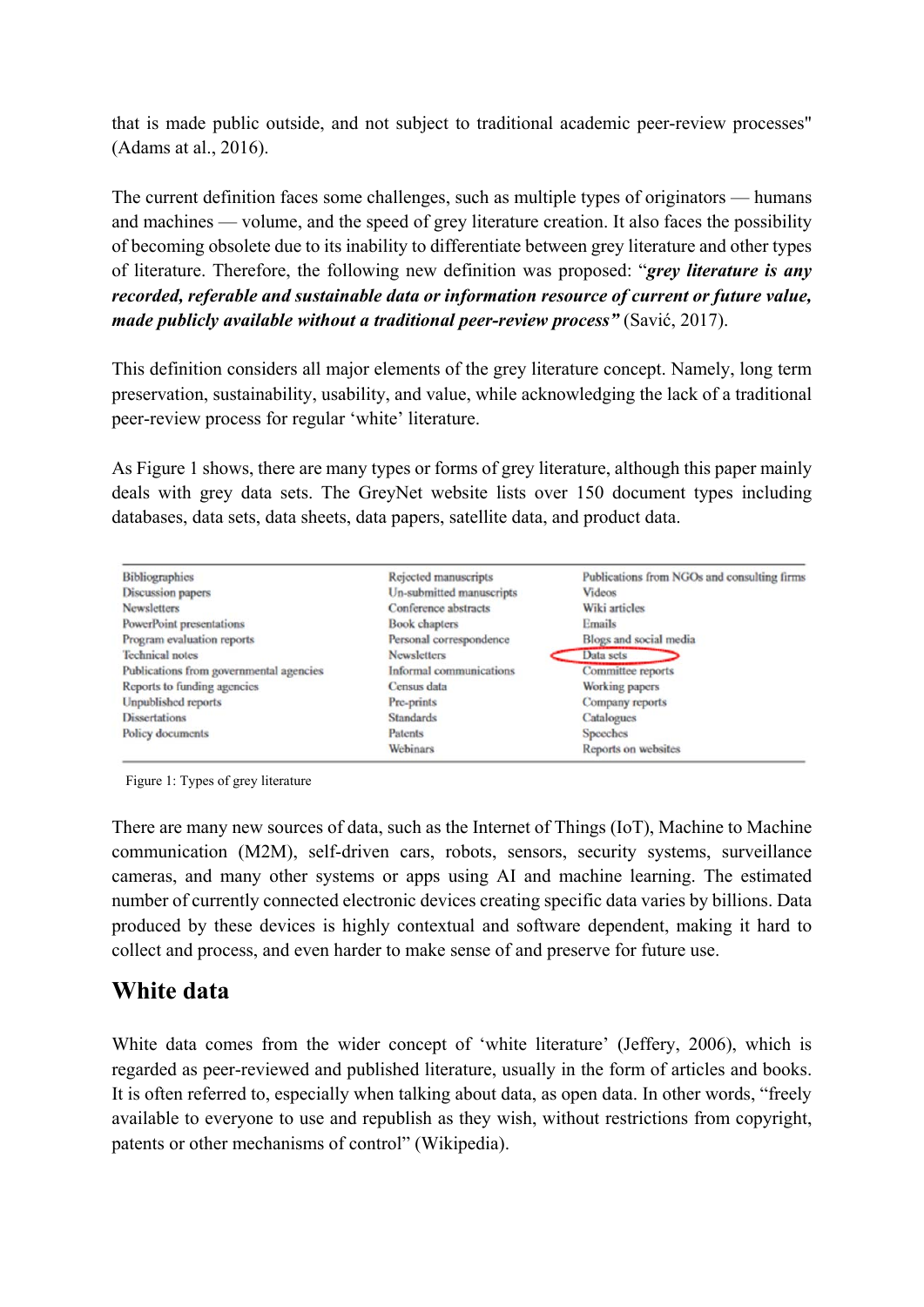The International Open Data Charter 2015 defines open data as digital data that is made available with the technical and legal characteristics necessary for it to be freely used, reused, and redistributed by anyone, anytime, anywhere. It promotes the following principles:

- Open by default
- Timely and comprehensive
- Accessible and usable
- Comparable and interoperable
- For improved governance and citizen engagement
- For inclusive development and innovation

The European Union regards open (government) data as the information collected, produced or paid for by public bodies and can be freely used, modified, and shared by anyone for any purpose.

The US Federal Open Data Policy of 2013 refers to open data as publicly available data structured in a way that enables the data to be fully discoverable and usable by end users. It is consistent with the principles of public, accessible, described, reusable, complete, and timely.

Many other countries such as Russia, China, and Japan also have their well-developed and defined national legislation and regulations regarding open data, particularly government and publicly funded data. It is interesting to note that the Russian Open Government Data (OGD) Recommendations of 2014, include requirements for licensing, mandatory procedures for data publication, rules for data publishing, data formats (CSV, XML, JSON, RDF), metadata format, and other technical requirements. Japanese regulations encourage the use of public information for both commercial and non-commercial purposes.

# **Grey data**

Grey data represents a type of grey literature that maintains its basic facets, such as that it is recorded, that it is referable, sustainable, valuable, publicly available, and without a traditional peer-review. Just as with grey literature, it is this last characteristic that causes some data to be regarded as grey data. It is data that is useful and valuable, but not vetted by peer-review or other existing governance mechanisms.

Grey data is also an umbrella term that describes the vast array of data that organizations collect and use. It is often critical to an organization's ability to innovate, enhance, and execute its core mission and it is usually collected for mandatory or compliance purposes, such as HR, budget and finance, contracts, procurement, facility management, registered library users, database subscriptions, and information collection maintenance. Besides being important for operational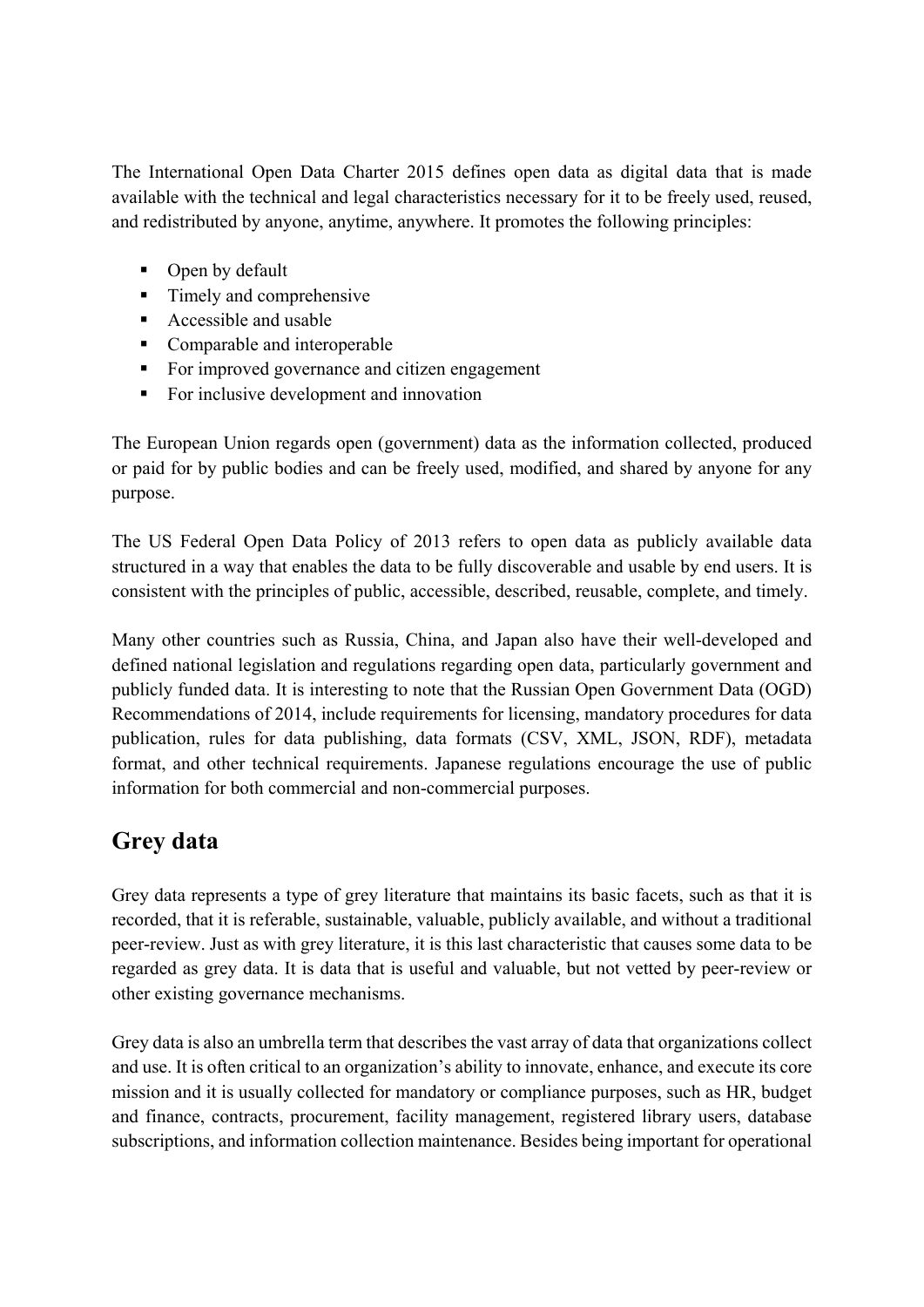and internal management, grey data is usually collected and managed for legal and regulatory purposes.

Many organizations that offer products and services collect data on users, product sales, and penetration of services not only for the purpose of production but also, importantly, for marketing.

## **Dark data**

In contrast to white data, dark data is barely visible. It represents the information assets organizations collect, process and store during regular business activities, but generally fail to use for other purposes, such as analytics, business relationships and direct monetizing.

 Like dark matter in physics, dark data often comprises an organizations universe of information assets. Thus, organizations often retain dark data for compliance purposes only, without much further use. However, storing and securing data typically incurs more expense and sometimes represents considerably greater risk than value. Dark data is also recognized as a potential for revenue. According to Garner research, by 2020, 10% of organizations will have a business unit to make their data commercially available.

Data mining can be used to get value out of dark data as a data analysis process of sorting through large data sets to identify patterns, establish relationships, and solve problems. Data mining tools could even be helpful in allowing enterprises to predict future trends based on their historical data. However, some data archaeology might need to be performed to reuse preserved historical data by recovering information stored in formats that have become obsolete.

| Facet         | White       | Grey         | <b>Dark</b> |
|---------------|-------------|--------------|-------------|
| Recorded      | X           | X            | X           |
| Valuable      | X           | X            | X           |
| Referable     | X           | X            | X           |
| Sustainable   | X           | $\mathbf{x}$ |             |
| Used          | $\mathbf x$ | $\mathbf{x}$ |             |
| Public        | X           | X            |             |
| Peer reviewed | X           |              |             |
|               |             |              |             |

The table below offers an overview of major differences between white, grey and dark data.

Figure 2: Differences between white, grey and dark data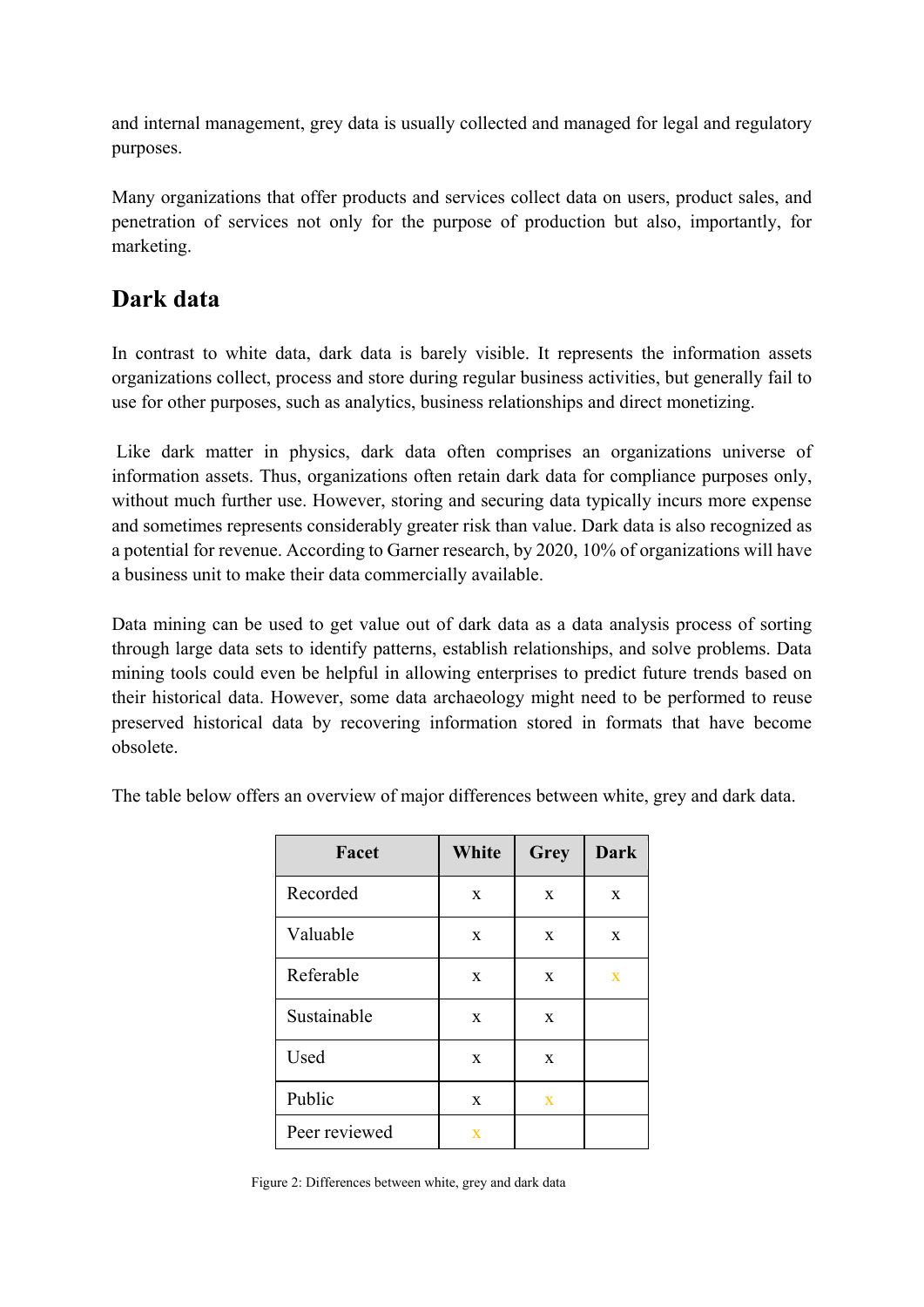# **Grey data diversity**

There is a great variety of approaches to grey data. A brief overview of the four most interesting and important approaches will be presented here. It includes:

- Data in the context of Grey System Theory
- Anonymous data as defined by the EU
- Unstructured data
- Unmanaged (risky) data

**The Grey System Theory** was made popular by Julong Deng (1982). He successfully developed a methodology which focused on the study of problems involving small samples and poor information, which is very often a common situation in decision- making, irrelevant of the field (e.g. economy, finance, politics and others).

In their book on grey data analysis, Sifeng Liu, Jeffrey Forrest, and Yingjie Yang (2017), present the fundamental methods, models and techniques for the practical application of grey data analysis. They also specifically talk about various types of data, e.g., black, white, and grey. For them 'black' indicates unknown, 'white' indicates completely known, and 'grey' indicates partially known and partially unknown information. More specifically, grey data represents small samples and poor information which is often only partially known, incomplete, inaccurate, and inadequate.

|                   | Situation   |                   |                  |  |
|-------------------|-------------|-------------------|------------------|--|
| Concept           | Black       | Grey              | White            |  |
| From information  | Unknown     | Incomplete        | Completely known |  |
| From appearance   | Dark        | Blurred           | Clear            |  |
| From processes    | <b>New</b>  | Changing          | Old              |  |
| From properties   | Chaotic     | Multivariate      | Order            |  |
| From methods      | Negation    | Change for better | Confirmation     |  |
| From attitude     | Letting go  | Tolerant          | Rigorous         |  |
| From the outcomes | No solution | Multi-solutions   | Unique solution  |  |

Figure 3: Black, white, and grey data according to the Grey System Theory

**The European Union** recognizes anonymous data as a type of grey data and presents it as a legal term used in the EU General Data Protection Regulation (GDPR). The reuse of personal data (processed for purposes beyond its original collection) is a key concern for the EU data protection law. GDPR applies only to information concerning an identified or identifiable natural person. Therefore, anonymized data is no longer considered to be personal and is thus outside the scope of GDPR, but there are problems with the techniques used to make data anonymous. The use of direct and indirect identifiers (quasi-identifiers) such as age, gender,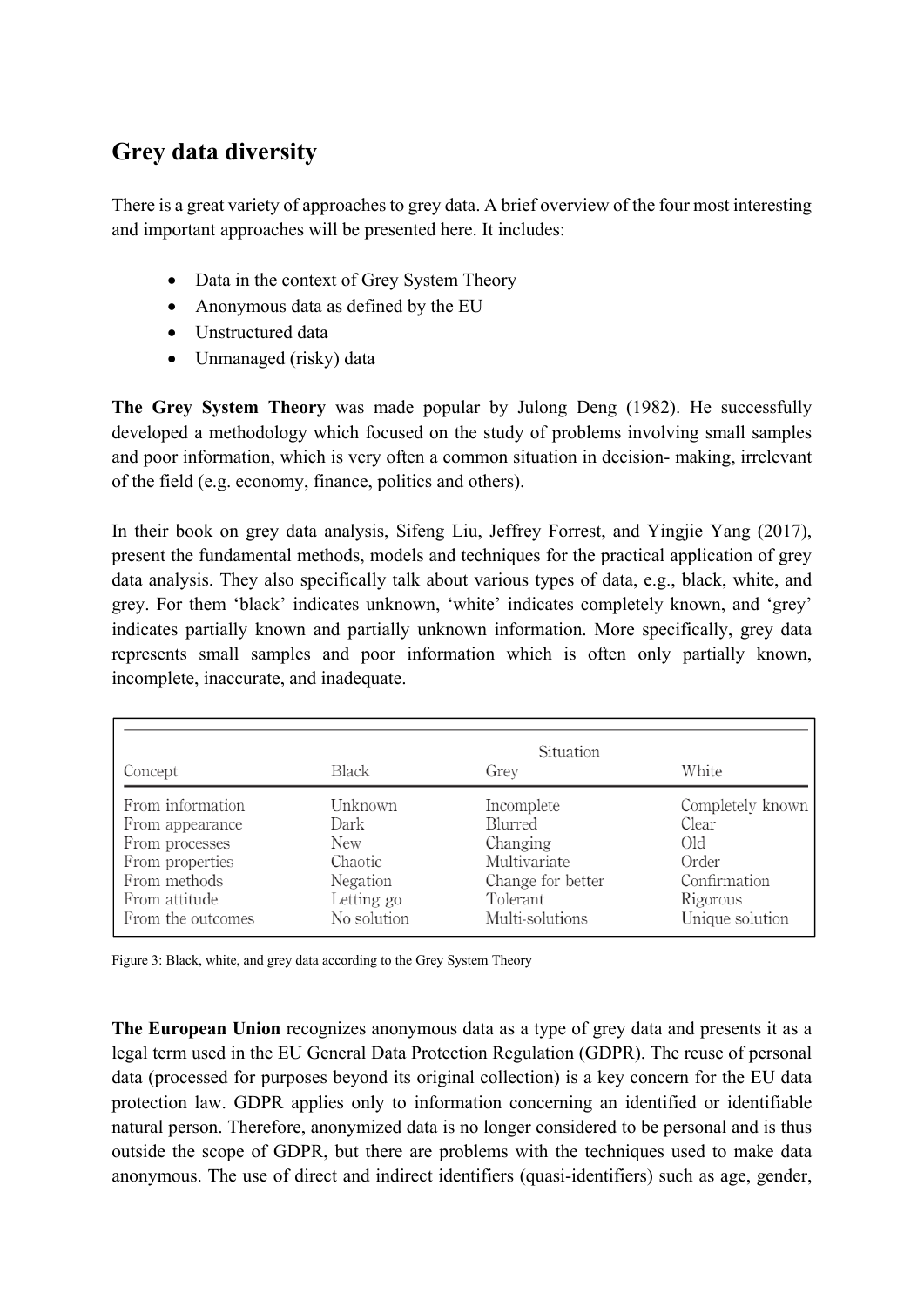education, employment status, economic activity, marital status, mother tongue, and ethnic background, is of considerable concern.

GDPR regards pseudonymous data also as personal data, e.g. data which uses assigned IDs but where the research team has a key that can be used to connect the data to research participants. A process of well-planned and well-performed 'de-identification', or removal/editing of identifying information in a dataset to prevent the identification of specific cases is legally required. It should be carried out in such a manner that 'de-anonymization' is not possible, i.e. re-identification of data that is classified as anonymous by combining the data with information from other sources.

The European Union also insists on the principle of minimization. In other words, only the minimum amount of personal data necessary to accomplish a task/research should be collected, making most of the data, in fact, grey data.

**Unstructured data** represents any data that does not have a recognizable structure. It is data that, due to its non-existing structure, is not fit for use in a classical relational database. For example, text documents, email messages, PowerPoint presentations, survey responses, transcripts, posts from blogs, social media, images, AV files, machine and log files, and sensor data.

Due to the remarkable development of information technology tools such as AI, machine learning, deep learning, natural language processing, data mining, and predictive analytics, unstructured data is being analysed, categorized, classified, and efficiently stored. It should be noted that the line between structured and semi-structured data is very thin. By simply adding metadata tags to the data content, unstructured data can become semi-structured, or even fullystructured data.

**Unmanaged or risky data** represents, according to some estimates, almost 30% of corporate storage space. Another 30% of storage is filled with active data, while 40% of the data is inert and needs to be kept for archival or regulatory purposes. Out of the 30% of unmanaged data, 15% represents dark storage allocated but unused, 10% is orphaned data that should have been discarded long ago, and 5% is personal data that should not have been placed on corporate servers at all. To decrease the amount of unmanaged data, organizations need to implement well-established data governance policies that include relevant standards, life-cycle management guidelines, and compliance instructions, and quality control measures need to be put in place. Unmanaged data also represents considerable risk for organizations due to data clutter, liability issues, and increased security breaches, as well as the cost of maintenance, backups, disaster recovery, servers, space, electricity, and staff involvement.

**Synthetic data** is the newest and probably the most interesting part of the grey data spectrum. It is a specific set of data that is artificially manufactured, rather than directly measured and collected from real-world situations. Synthetic data is usually anonymized (stripped of identifying aspects such as names, emails, social security numbers and addresses) and created based on user-specified parameters resembling the properties of data from the real-world. It is an important tool to augment machine learning algorithms when real data is too expensive to collect, inaccessible due to privacy concerns, or incomplete.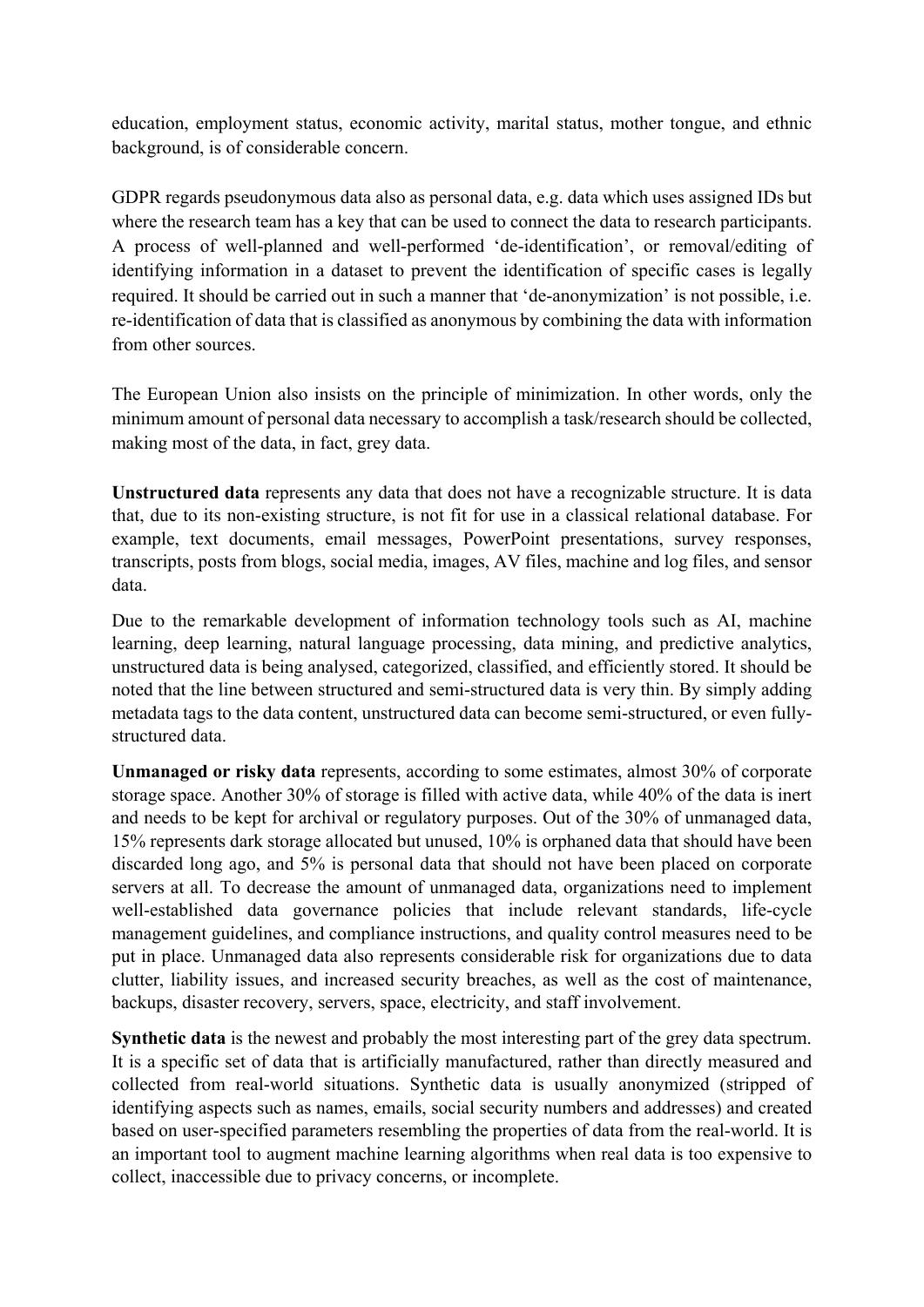AI systems that can learn from real data can also create data sets resembling authentic data. With further developments in information technology, it is expected that the gap between synthetic data and real data will diminish. Waymo LLC, a subsidiary of Alphabet Inc., tested its autonomous vehicles by driving 8 million miles on real roads and another 5 billion on simulated roadways — real proof of the power of synthetic data in practical life.

# **Unsettling grey data**

In exploring grey data, it is also necessary to mention some of the challenges that can be unsettling Two areas of concern are the data itself and its basic purpose.

**Concerns about the data itself** come about because data is unverifiable, available for use but without any guarantee of its truthfulness. The danger in this lack of basic verification can result in inaccurate, or simply fake data, as is often demonstrated in news feeds. The structure of grey data is also often unclear, as well as its format and the tools required for analysis, making its use difficult. Encryption, an often misleading sign of trustworthiness, combined with redundancy, makes the use of grey data unsettling.

**The purpose of data creation** and its existence is another concern in ensuring the trustworthiness and usability of grey data. A good rule of thumb is to verify the source of the data and to be wary of questionable sources that may have clandestine reasons for creating the data in the first place, such as misinformation, defaming, or other hidden intents.

A final note regarding the unsettling use of grey data concerns the currently popular and widespread use of **F.A.I.R**. principles (**F**indable **A**ccessible **I**nteroperable **R**eusable). These principles are all valid and should be promoted and used; however, in my opinion, the most important one, **T**rustworthiness, is missing. **T**rustworthiness needs to be established, rigorously checked and followed.

## **Conclusions**

Conformity to facts, accuracy, habitual truthfulness, authenticity, information source reliability, and security have become important concerns. The trustworthiness of news and information, of grey and other literature types, and of grey data has become a public concern. The increasing amount of grey data being created impacts the way we process, disseminate, manage, and use this type of information; consequently, demanding greater trustworthiness.

Processing needs to be well-thought out and present from the beginning of grey data creation. Ad-hoc or post-processing can no longer be regarded as efficient. Environmental and technical, economic and financial, social and organizational constraints need to be taken into consideration for long-term grey data sustainability and usefulness. Its usability requires adequate IT tools, the availability of qualified human resources, and the protection of intellectual property and personal privacy.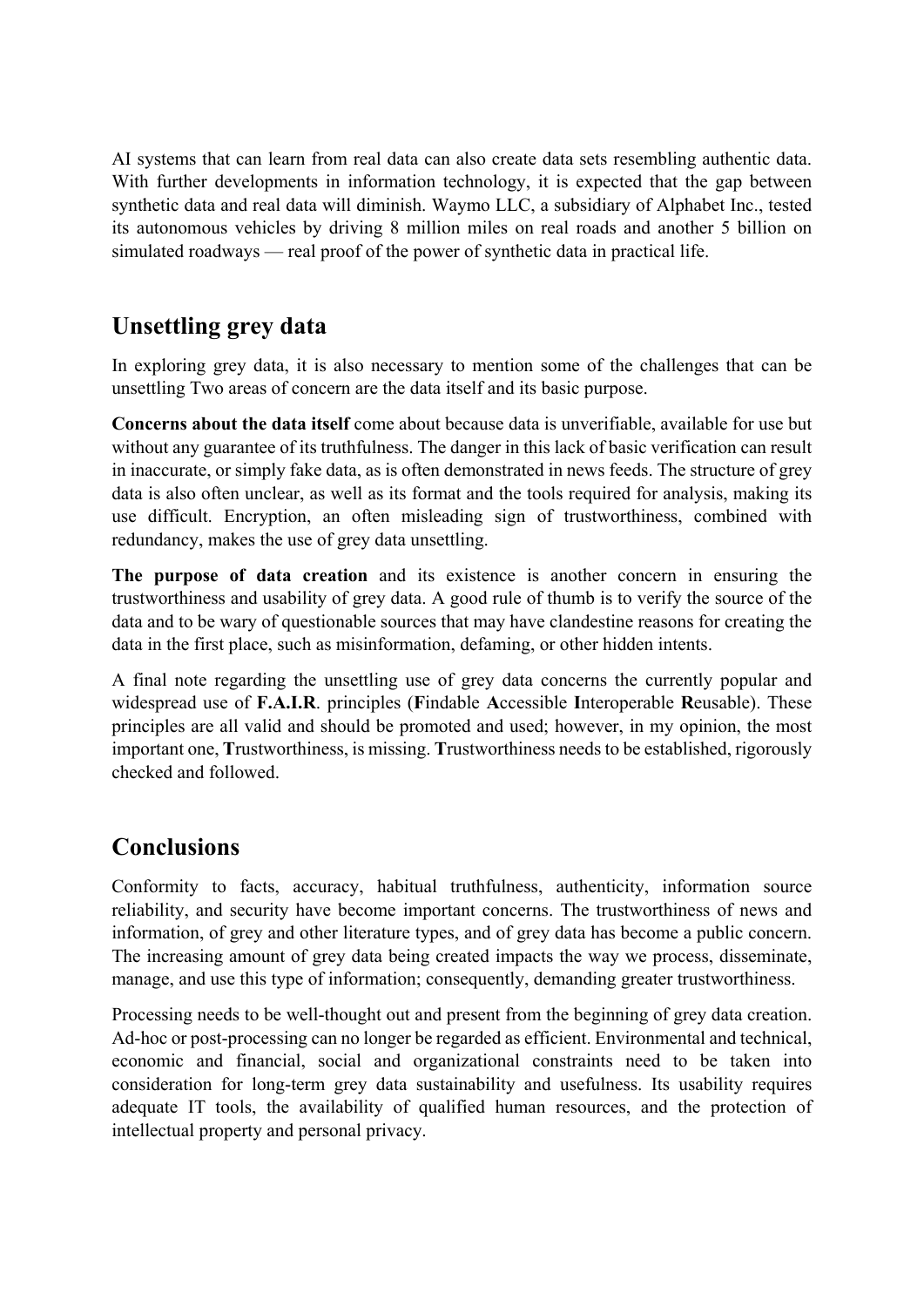To secure the future use and maintain the value of grey literature, intensive training, widespread cooperation, and proper management are needed. Only a small percent of businesses extracts the full value from the data they hold. The use of new IT tools such as AI, could improve its value, improve business results, bring measurable efficiency gains, and increase the quality of products and services. However, this will only happen if grey data reaches the required level of users' trust.